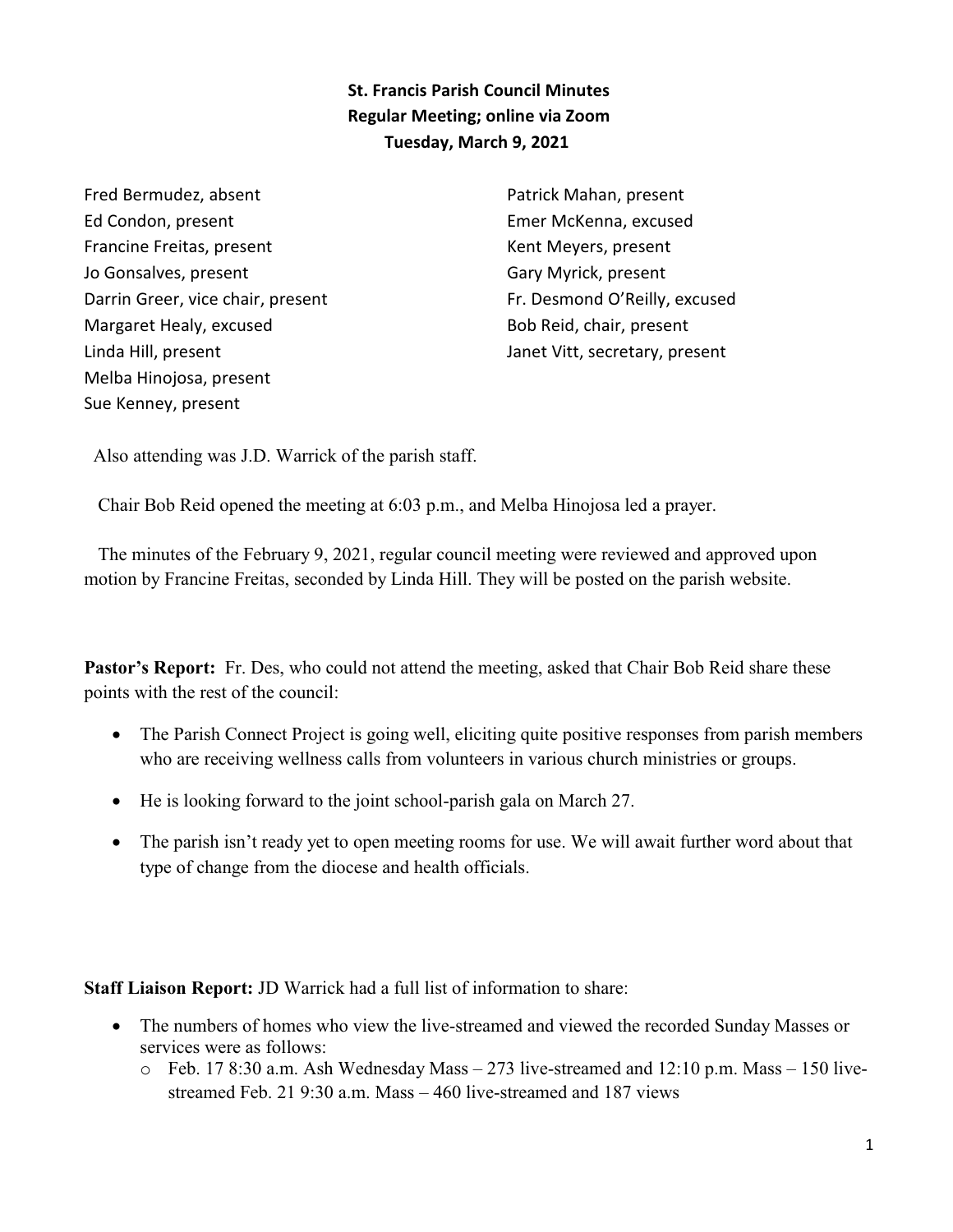- $\circ$  Feb. 24 Stations of the Cross 41
- o Feb. 26 Stations of the Cross 57
- o Feb. 28 9:30 Mass 300 live-streamed and 133 views
- $\circ$  March 3 Stations of the Cross 20
- o March 5 Stations of the Cross 22
- o March 7 9:30 Mass 273 live-streamed
- The buffering problems hopefully have been remedied with the change to using a hotspot so that the live-stream is going out from the Parish's network. The school had been allowing the church to use its network.
- John Iosefa has worked with Associated Sound to maintain the components of the church sound system and to improve the audio connections for online streaming.
- Manny Dabay is coordinating with the school to have maintenance/repair work done to the shared boiler during Spring Break.
- Beth White said all Holy Week services will be live-streamed. She has received an update from the diocese regarding Holy Week observances.
	- o Palms will be distributed at in-person Masses on March 28 by persons wearing gloves, but there will be no processions with the palms.
	- o No foot-washing will be done on Holy Thursday.
	- $\circ$  No one will be able to do close veneration of the cross that entails touching or kissing the cross on Good Friday. Friday evening there will be a service based on the seven last words of Jesus.
	- o The Easter Vigil will not include a procession or fire service outside, nor will there be individual candles handed out and lighted.

## **Special Reports**

- · **2021 Gala** Janet Vitt: The Joint School and parish Gala received final clearance from the NBA that the Golden One production center will be available for the 60-minute virtual event on March 27. Browsing for silent auction has opened and bidding will be opened on the Gala website at Noon, Wednesday, March 24. It will close before the start of the streamed Gala. Also on that site are VIP packages featuring appropriate food and beverages to be consumed in homes before or during the Gala.
- · **Parish Connect, Stewardship Committee** Patrick Mahan said volunteers are getting positive responses when they call parish members as part of the Parish Connect project. The prayer